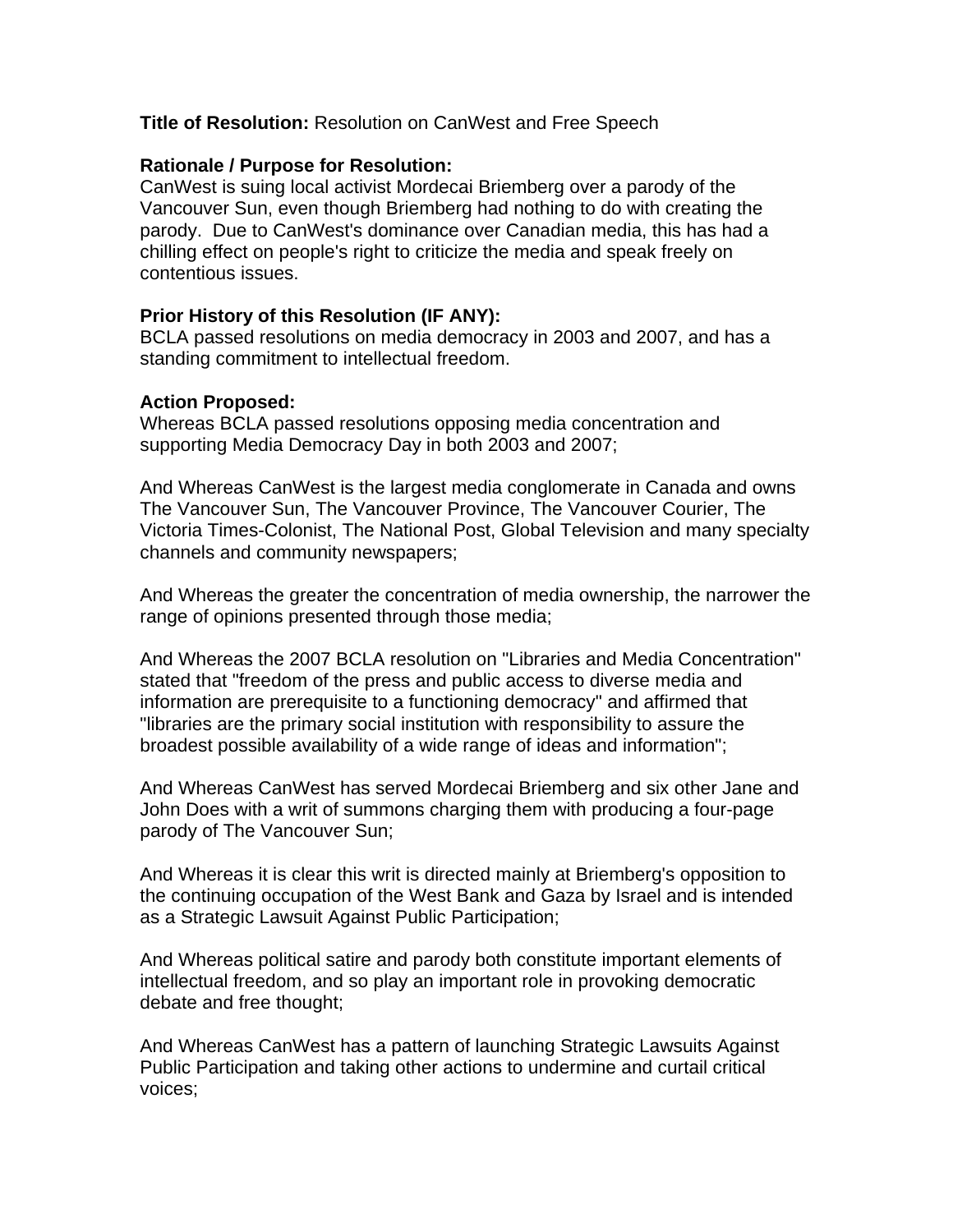Be It Resolved that BCLA write an open letter to Canwest calling on them to drop the aforementioned legal suit;

And Be It Further Resolved that BCLA broadly distribute this letter in the library, media activist, and civil liberties communities as well as seek publication in Canwest and other media;

And Be It Resolved that BCLA support the 2008 Media Democracy Day and encourage libraries throughout the province to hold events;

And Be It Resolved that the BCLA work with the Information Policy Committee to develop a series of educational tools, possibly including a travelling workshop, to educate the BCLA membership and the general community on the impact of media concentration.

## **BCLA Committees / Interest Groups Consulted (IF ANY):**

This resolution was produced collaboratively by members of the Information Policy Committee.

## **Endorsement by BCLA Committees / Interest Groups (IF ANY):**

This resolution is endorsed by the Information Policy Committee.

## **Fiscal Implications (IF ANY):**

There could be costs associated with any educational tools that BCLA chooses to produce.

# **If this resolution necessitates a change in existing policy, state the policy and the change:**

N/A

#### **If this resolution establishes policy, state the policy:**  N/A

# **If this resolution conflicts with existing policy, state provisions for resolving the conflict:**

N/A

## **If this resolution proposes a BCLA position statement, indicate the position's relations to libraries and library service:**

This is an issue of intellectual freedom, which is a core library value. Also, libraries are the primary social institution with responsibility to assure the broadest possible availability of a wide range of ideas and information; CanWest's actions fall under that responsibility.

## **Initiating Individual, Committee or Interest Group:**

Information Policy Committee